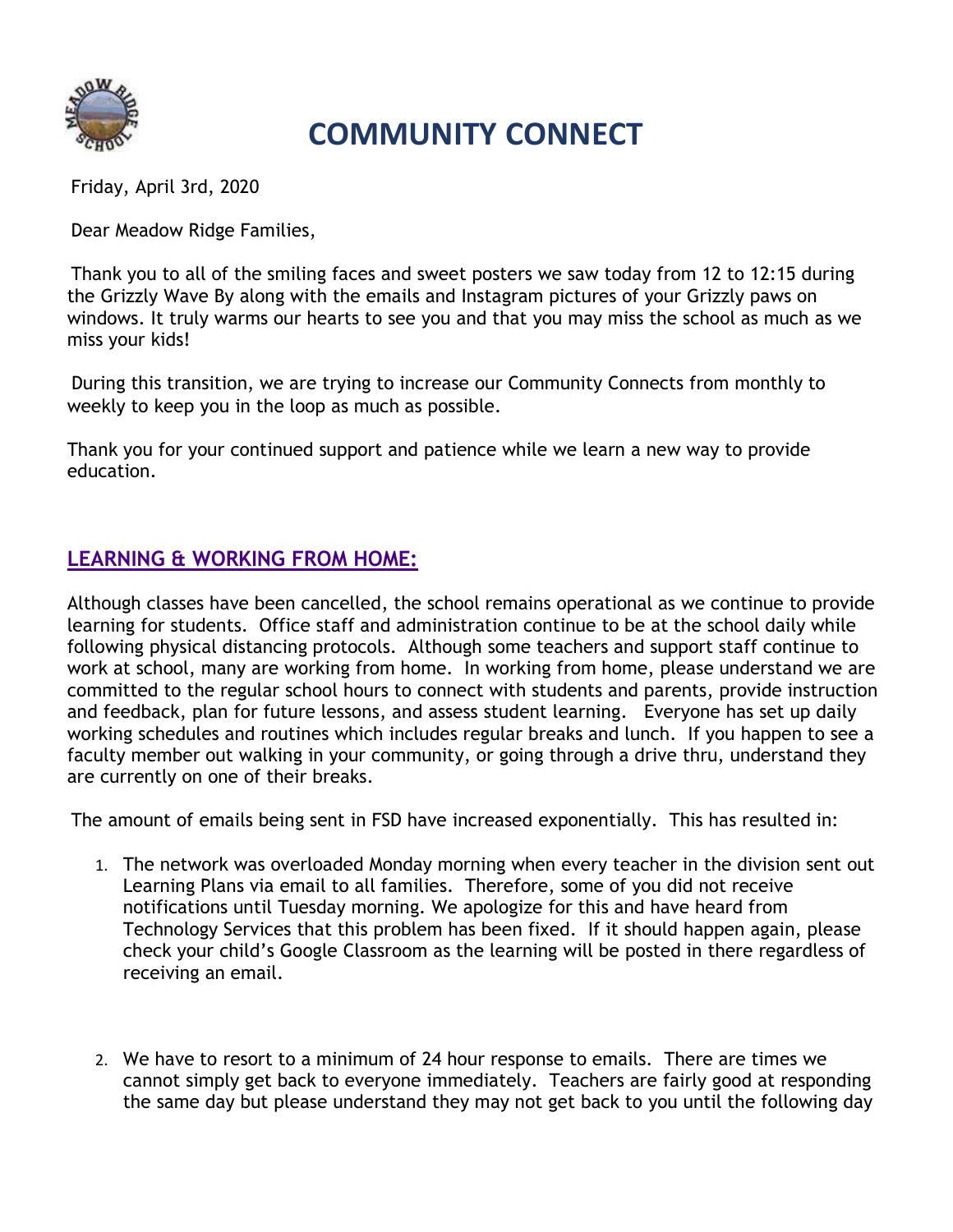because of the volume of emails they are now getting and they are spending much of their day connecting virtually with students.

#### SCHOOL ANNOUNCEMENTS:

Please check out Meadow Ridge School Weekly Announcements which are updated every MONDAY: WEEKLY ANNOUNCEMENTS

Each week we have a different faculty member giving a surprise video message or fun challenge. We would love to see your children participate in the MAKERSPACE CHALLENGE and send us their pictures of the challenge.

#### LEARNER PROFILES & ILP's:

Learner Profiles are currently being emailed out to parents. If you do not receive your child's Learner Profile by Monday, please email **peeverk@fsd38.ab.ca**. We will then ensure you receive a copy. If your child has an Individual Learning Plan (ILP), they will be sent via Canada Post.

### EASTER HOLIDAY:

The last day of classes before Easter break is Thursday, April 9<sup>th</sup>. We dismiss at noon. No learning will be uploaded to Google Classroom for the week of April 13<sup>th</sup> - 17<sup>th</sup>. Please take the week to relax and rejuvenate. Hopefully the weather will be warmer by then for bike rides, walks, and getting outside! Learning will resume on Monday, April 20<sup>th</sup>.

THANK YOU to everyone for your kind words, support, thoughtful greetings, and for driving by to see us today! We miss all of you and are looking forward to all the opportunities to connect in a variety of ways. Please take care of one another. Hope to see you soon.

Rebecca Forchuk Brad Skeet Principal Vice Principal